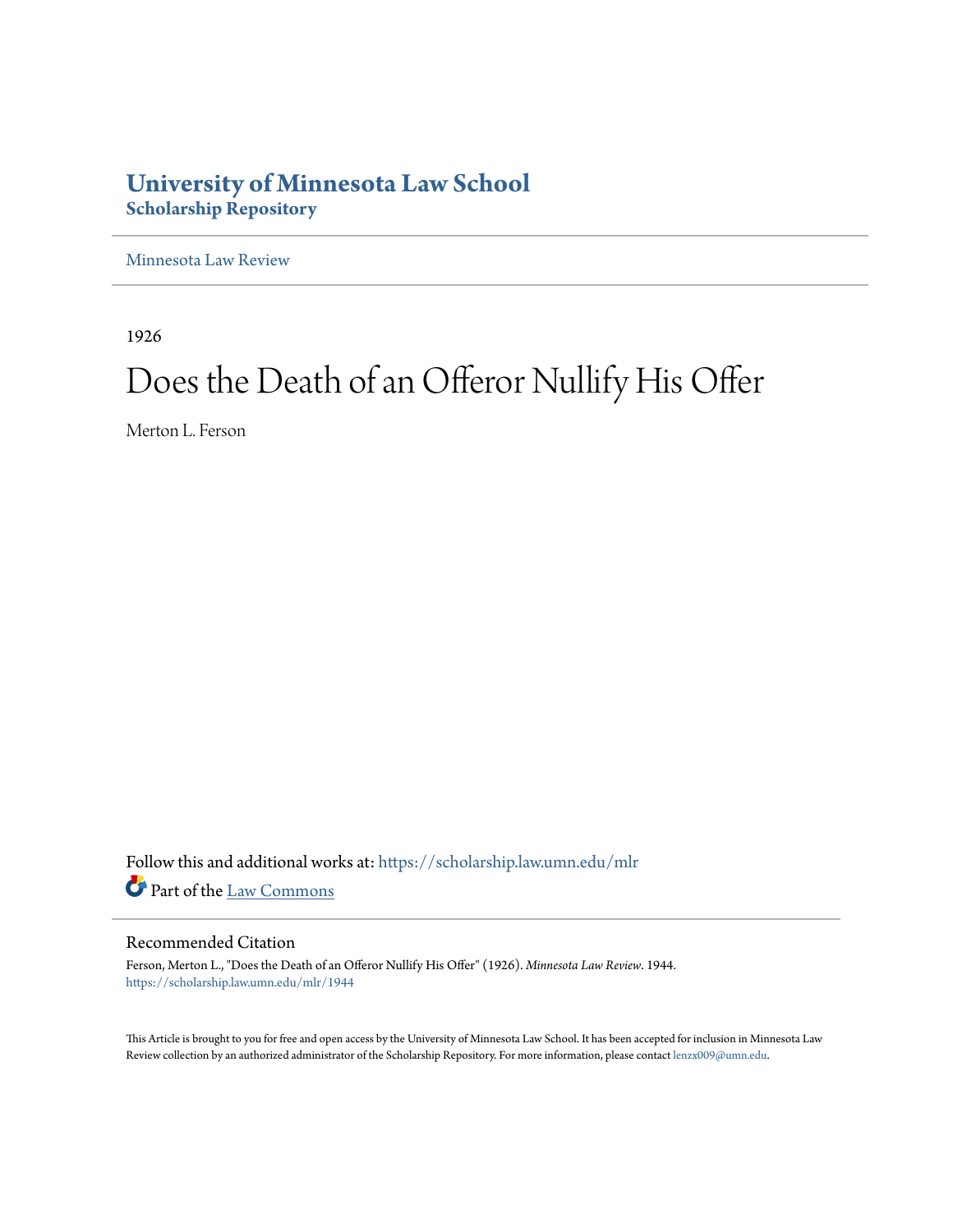# **MINNESOTA LAW REVIEW**

*Journal of the State Bar Association*

| VOLUME <sub>10</sub> | APRIL, 1926 | No. 5 |  |
|----------------------|-------------|-------|--|
|                      |             |       |  |

#### DOES THE DEATH OF AN OFFEROR NULLIFY HIS OFFER?

By MERTON L. FERSON\*

THE death of the promisor, before the offer is acted upon, is a  $\mathbf 1$  revocation of the offer." This oft-repeated statement is sometimes made with bland assurance that it is a necessary corollary of the rule that it requires a "meeting of minds" to make a contract.<sup>2</sup> Other times the proposition seems to stand upon reasoning to this effect: The offeror could when living (by giving notice) revoke his offer; the dead offeror is unable to act; therefore, the offer is revoked.<sup>3</sup>

In most cases where the death of an offeror occurs, that faci may be deemed to revoke the offer without much, if any, injustice resulting. Some cases, however, present situations in which it

\*Dean of the School of Law, University of North Carolina, Chapel Hill, N. C.

lPratt v. Trustees of Baptist Society, (1879) 93 Ill. 475, 34 Am. Rep. 187. 2"The continuation of an offer is in the nature of its constant repeti-

ion, which necessarily requires someone capable of making a repetition. Obviously this can no more be done **by** a dead man than a contract **can,** in the first instance, one made **by** a dead man." Pratt v. Trustees of Baptist Society, **(1879)** 93 Ill. 475, 34 Am. Rep. **187.** <sup>3</sup> Jordan v. Dobbins, **(1877)** 122 Mass. **168;** Aitken v. Lang, **(1899) 106**

**Ky.** *652,* **51 S.** W. 154. "Death terminates the power of the deceased to act and revokes any authority or license he may have given if it has not been executed or acted upon:' Aitkin v. Lang, **(1899) 106 Ky. 652, 51 S.** W. 154. Professor Parks in a well written article advances the idea that there is an implied term in every offer to the effect that it will lapse at the offeror's death. **23** Mich. **L.** Rev. 475. This seems, at **least,** a more rational explanation of the unfortunate rule than it is to call the offeror's death a "revocation." The essence of a revocation is notice to the offeree. *"An* uncommunicated revocation is, for all practical purposes, and in point of law, no revocation at all." Stevenson v. McLean, **(1880) L.** R. **5 Q.** B. 346.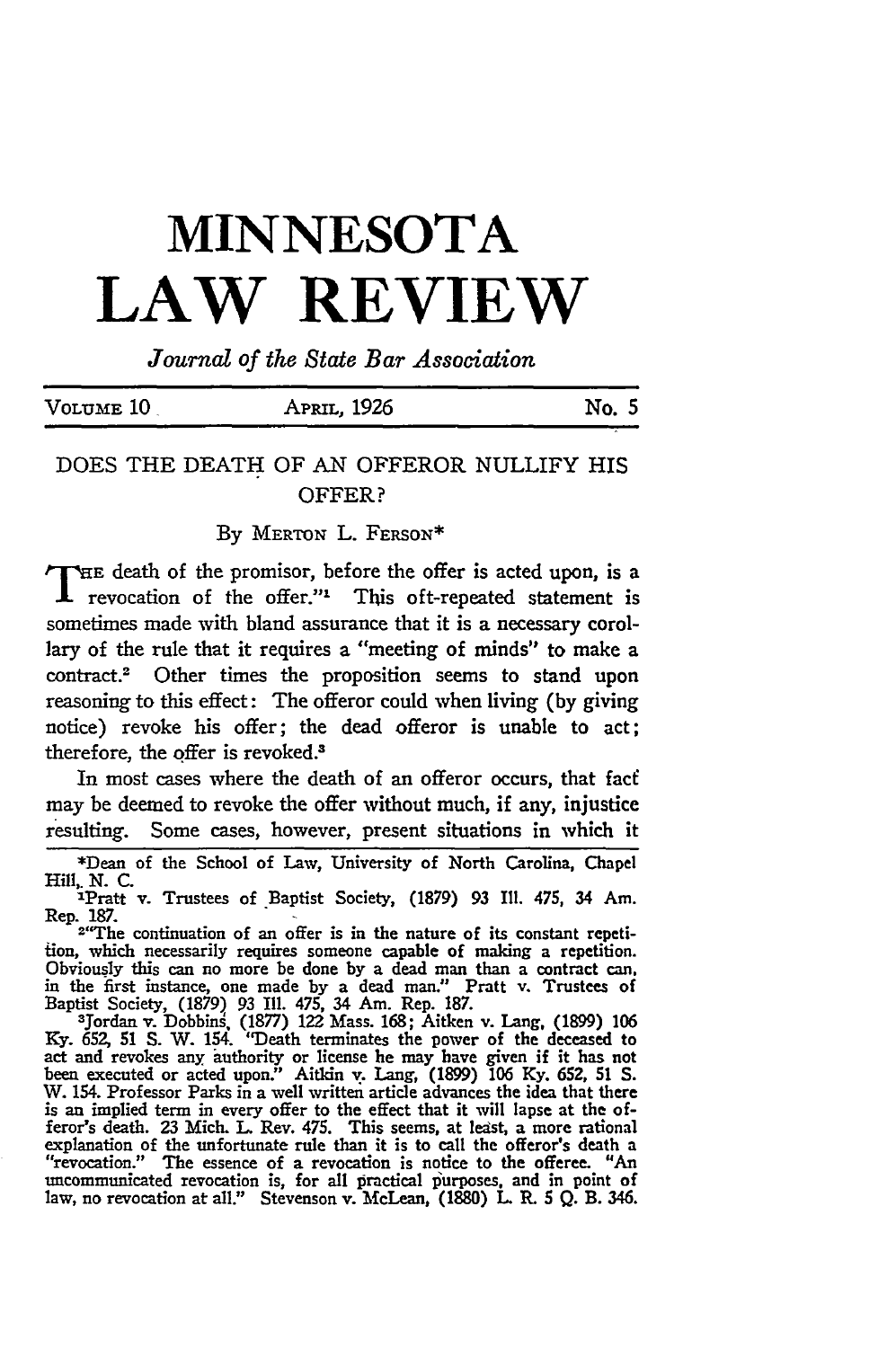produces shocking hardships to the offerees to hold that death of the offerors, unknown to the offerees, has terminated the offers. Suppose such a case as this: A said to B, "I request you to furnish goods to X tomorrow morning to the value of **\$100,** and in consideration of your doing so I will pay you." **A** dies before morning; but B, unaware of the death, transfers the goods to  $X$ . Has B a contract claim against A's estate? Some courts have smugly answered to the effect that the death of an offeror revokes the offer and denied to B any contract claim.4 Other courts have balked when the proposition was heading them toward such an unfair result.<sup>5</sup> One's faith in the common law leads him to question a principle which leads to injustice, particularly when a substantial number of courts refuse to follow it.

The explanation of the proposition generally runs something like this:

"This event (death of offeror) is in itself a revocation as ir makes the proposed agreement impossible by removing one of the persons whose consent would make it."<sup>6</sup>

It will be observed that this explanation assumes that there must literally be a meeting of minds to make a contract. That assumption is the root of the difficulty.

"If the formation of a contract required mutual mental assent **of** the parties, and offer and acceptance were merely evidence of such assent, it would be obviously impossible that a contract should be formed where either party to the transaction died before the assent was obtained. That such assent was formerly thought necessary seems probable, and as to death at least this theory still maintains itself."7

In the dead-offeror cases we seem to be plagued by an old conception of "meeting of minds," which for most purposes has given away to a more rational one.

A statement of the older conception is found in *Household Insurance Co. v. Grants* where we read:

6Wald's Pollock on Contracts, p. 38. **<sup>71</sup>**Williston, Contracts, sec. 62. 8(1879) L. R. 4 Ex. Div. 216, 220.

<sup>4</sup>Jordan v. Dobbins, (1877) 122 Mass. 168; Hyland v. Habich, (1889) 150 Mass. 112, 22 N. E. 765. Aitkin v. Lang, (1899) 21 Ky. L. Rep. 247, 51 S. W. 154.

<sup>5</sup>Garrett v. Traube, (1886) 82 Ala. *227,* 3 So. 149; Davis v. Davis, (1890) 93 Ala. 173, 9 So. *736;* Bradbury v. Morgan, (1862) **31** L. **J.** Ex. 462, 1 H. & C. 249; Fennel v. McGuire, (1870) 21 U. C. C. P. 134; Dodd v. Whelan, (1897) 1 Ir. R. 575; Knotts v. Butler, (1858) 10 Rich. **Eq.** (S.C.) 143.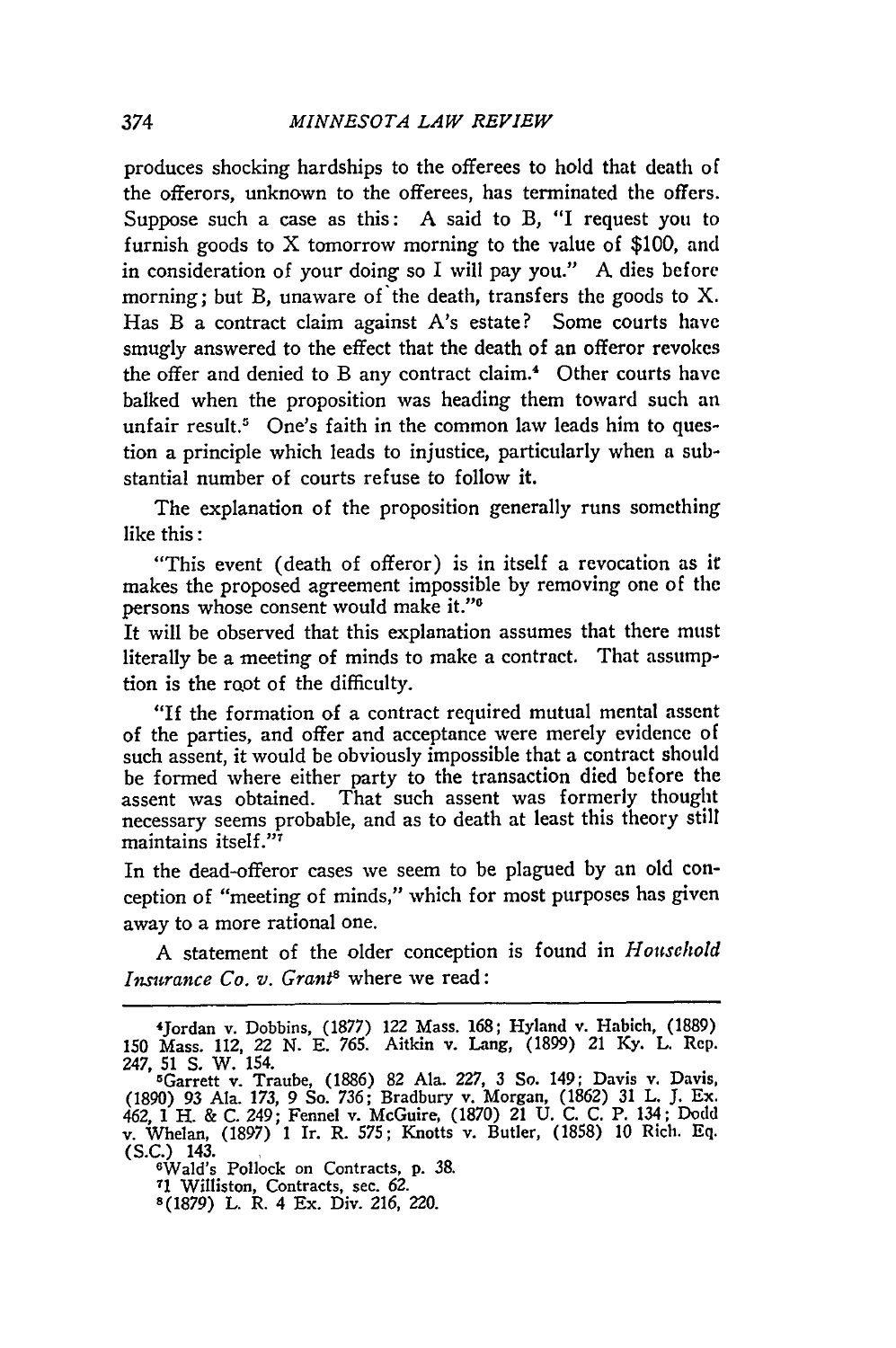"The minds of the parties should be brought together at one and the same moment'; that notion is practically the foundation of the English law upon the subject of the formation of contracts."' Clearly a contract could not be formed in accordance with that doctrine after one of the parties making it had died. But we know that contracts are frequently made at moments when the offeror is unaware of it; indeed, that is generally the case when acceptances are mailed at places remote from the offeror.<sup>10</sup> Contracts are even made when offerors are positively unwilling to make them and are doing their utmost to revoke their offers." The actual state of the offeror's mind at the moment an acceptance is made is of no importance.

The most essential factor in the formation of a contract obligation seems to be an act (generally called a promise) whereby the obligor has symbolized his will to come under the obligation.<sup>12</sup> Making an offer is such an act. The offeror always exacts something in exchange for his obligation and does not become bound until that thing has been done or given. The contract obligation, therefore, arises, if at all, after-and perhaps long after-the act of offering has taken place.

Other explanations than the foregoing of the rationale of contract obligations are common. According to Professor Holland:

"When the law enforces contracts, it does so to prevent disappointment of well-founded expectations, which though they usually arise from expressions truly representing intention, yet may occasionally arise otherwise."<sup>13</sup>

Dean Pound, Professor Oliphant and Sir Frederick Pollock also emphasize that contract obligations arise from an endeavor to prevent a promisee from being disappointed in the expectations his promisor has aroused.<sup>14</sup> It is sufficient for the present discus-

14"The law of contract may be described as the endeavor of the state, a more or less imperfect one by the nature of the case, to establish a positive sanction for the expectation of good faith which has grown up in the mutual dealings of men of average right-mindedness. Accordingly, the most popular description of a contract that can be given is also the most exact one, namely that it is a promise or set of promises, which the law will enforce." Pollock, Principles of Contract, 2nd. Am. **Ed.,** p. 1.

**<sup>9</sup> "It** must, to constitute a contract, appear that the two minds were at one, at the same moment of time." Dickenson v. Dodds, (1876) L. R. 2 Ch. Div. 463. See also note 2. ' 0Adams v. Lindsell, (1818) 1 B. & **Al.** 681; Dunlop v. Higgins, (1848)

<sup>1</sup> H. L. C. 381, 12 Jur. 295.

<sup>&</sup>quot;Byrne & Co. v. Van Tienhoven, (1880) L. **R.5 C.** P. D. **344.**

<sup>&</sup>lt;sup>12</sup>Consideration and competent actors are assumed. See Ferson in 2 N. C. L Rev. 201, and **9** Cornell L. Q. 402.

<sup>&</sup>lt;sup>13</sup>Holland, Elements of Jurisprudence, 1st Am. Ed. star page 20.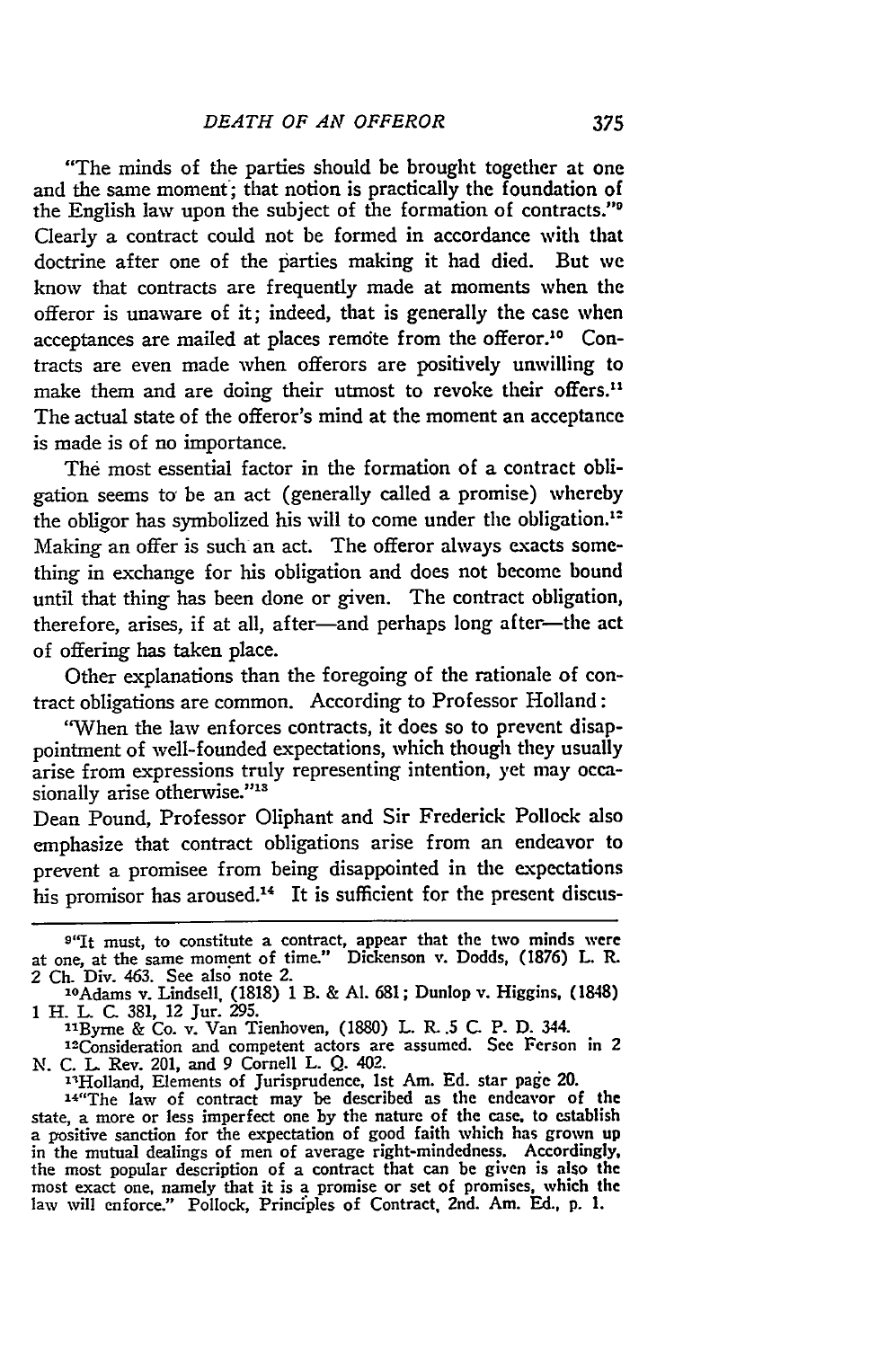sion to note that very few would contend that mutual and synchronous mental assent is necessary to the formation of a contract. "Meeting of the minds" no longer means that, although the phrase still lingers in our books. It seems to be only the ghost of a bygone conception that now points us to the rubric, "The death of an offeror revokes the offer." The offer is not obliterated by death of the offeror. It consists of an act which is an accomplished fact and cannot be undone. Courts can refuse to consider it but there is no logical necessity for them to do so, and hardship sometimes results from such refusal.

The offer is not dead but the offeror *is* dead in the cases we are discussing. It remains to consider what effect that fact may have on the formation of a contract. The particular question is whether the acceptance called for by the offer is possible without the existence of the offeror. It must be borne in mind that any one of a variety of performances, transfers, or promises may be required to constitute an acceptance. The performance, transfer, or promise may or may not involve the existence of a certain person, e.g., the offeror. The non-existence of the offeror, according to well-settled principles, renders some sorts of acceptances impossible. It leaves other sorts possible. The cases may be grouped into two classes: first, those where the acceptance called for by the offer, and attempted by the offeree, consists of something that *can* be accomplished without the existence of the offeror; and second, those where the acceptance called for consists of something which *cannot* be accomplished without the existence of the offeror.

It may be supposed as an illustration of the first group of cases that A offers to pay B \$5 if B will saw a certain pile of wood within a given time. A dies, but B, unaware of the death, saws the wood within the time limit of the offer. A's existence is not essential to that kind of performance. He is not a party to the performance which constitutes acceptance. Another illustration

<sup>&</sup>quot;There being no revocation, an offer will continue so long as the reas- onable expectation which has been aroused in the mind of the offerec may reasonably continue." Professor Oliphant in 18 Mich. L Rev. 205.

<sup>&</sup>quot;The individual claims to have performance of advantageous promises secured to him. He claims the satisfaction of expectations created by promises and agreements **....** Social interest in the security of trans-actions, as one might call it, requires that we secure the individual interest of the promisee, that is, his claim or demand to be assured in the ex- pectation created, which has become a part of his substance." Dean Pound, An introduction to the Philosophy of Law 236-7.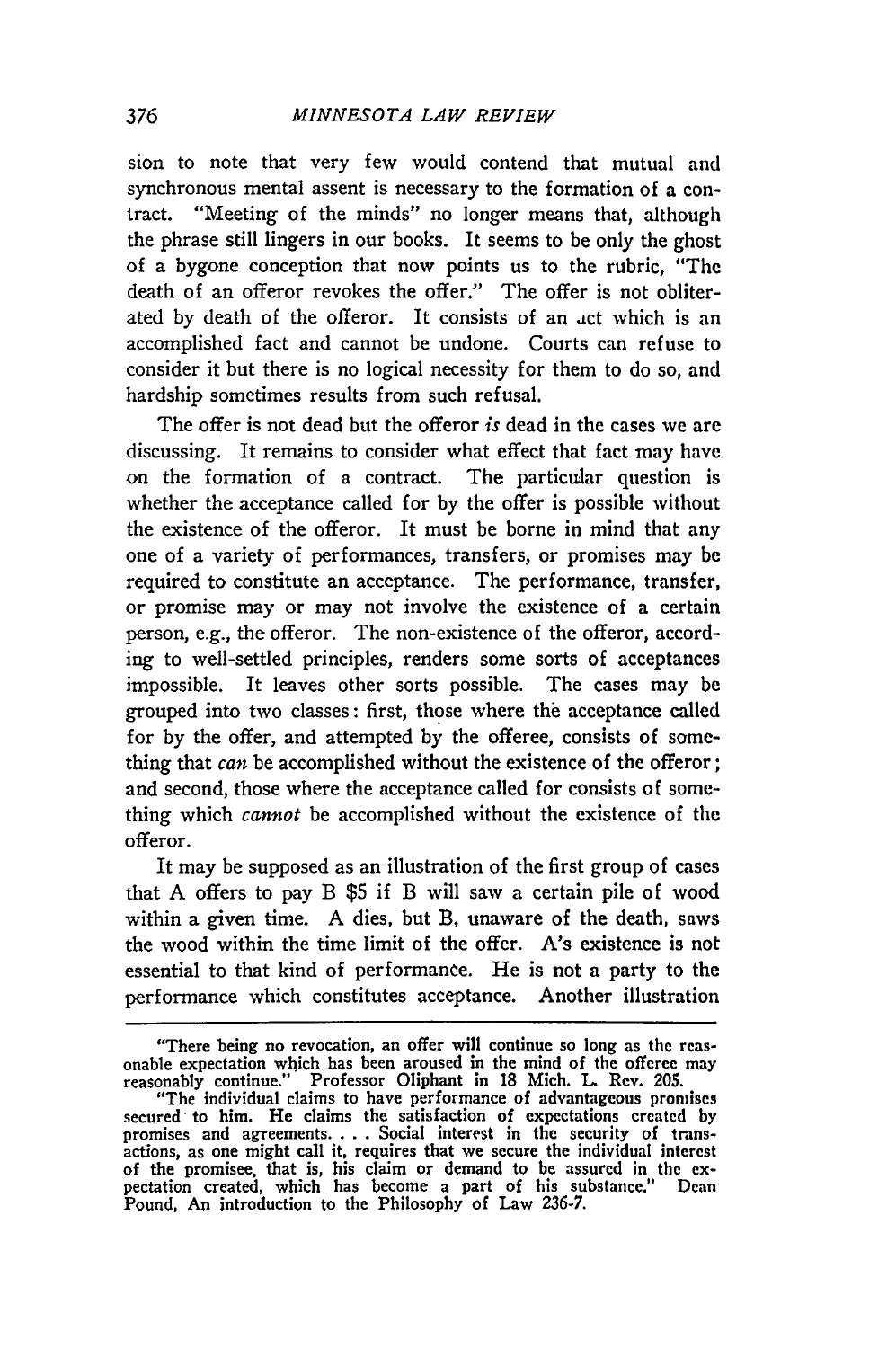of the same type of cases is found in this: **A** writes to B offering to pay him **\$100** if B will transfer his horse Darby to X. 'Again suppose **A** dies, but that B, unaware of the death, and within the time limit of the offer, transfers Darby to X. The acceptance consists of that transfer. **A** is no party to it, so his death should not prevent it. It may be observed in passing that the death of X would prevent it. In *Garrett v. Trabu'e5* and *Davis v. Davis,'8* the facts were that an agent of the offeror sent an order for goods the day before the offeror died. The goods were to be shipped to the agent and resold **by** him for his own profit. The offer **was** accepted **by** shipment of the goods to the agent after the offeror died. The estate of the offeror was held liable for the goods.

"When the order was posted the agent executed the authority so far as requisite to a valid contract; and if the goods were shipped **by** the plaintiff in pursuance of the order, within a reasonable time, and in ignorance of the death of the principal, it became a completed contract from the day when the order was deposited in the mail, binding on the estate of the principal notwithstanding it was not received **by** the plaintiffs until after her (the offeror's) death."<sup>17</sup>

**A** number of cases have come before the courts where one offered to guarantee the payment for such goods as might be furnished **by** the offeree to another, and where the offeror has died, but the offeree, unaware of the death, has furnished goods, relying on the offer. It would seem, if the principles set forth above are sound, that a contract was made in each case when the goods were furnished, and that the offeree-acceptor should be allowed to recover. Some of the decisions dealing with that situation so hold.<sup>18</sup> In other cases the courts have rigorously applied

'BBradbury v. Morgan, **(1862) 31 L .J.** Ex. 462, **1** H. & **C.** Rep. 249; Fennel v. McGuire, **(1870)** 21 **U. C. C.** P. 134; Dodd **v.** Whelan, **[1897] 1** Ir. Rep. **575;** Knotts v. Butler, **(1858) 10** Rich. **Eq. (S.C.)** 143. In Coulthard v. Clementson, **(1879) L.** R. **5 Q.** B. 42, the offeree had notice of the offeror's death. The decision does not, therefore, determine what effect the death would have had in the absence of notice. The inference however, to be drawn from the language of Bowen, **J.,** is that death alone would not end the offer. He says: "I am of the opinion that the notice with which the bank in the present case was affected amounted to a discontinuance, so far as future advances were concerned, of the guarantee. **A** guarantee like the present is not a mere mandate or authority revoked ipso facto **by** the death of the guarantor. The guarantee, it has been said, is divisible as to each advance and ripens as to each advance

<sup>25</sup>**(1886) 82** Ala. 227, **3** So. 149.

<sup>16(1890) 93</sup> Ala. **173,** 9 So. **736.**

<sup>&</sup>quot;7Garrett v. Traube, **(1886) 82** Ala. **227, 3** So. 149.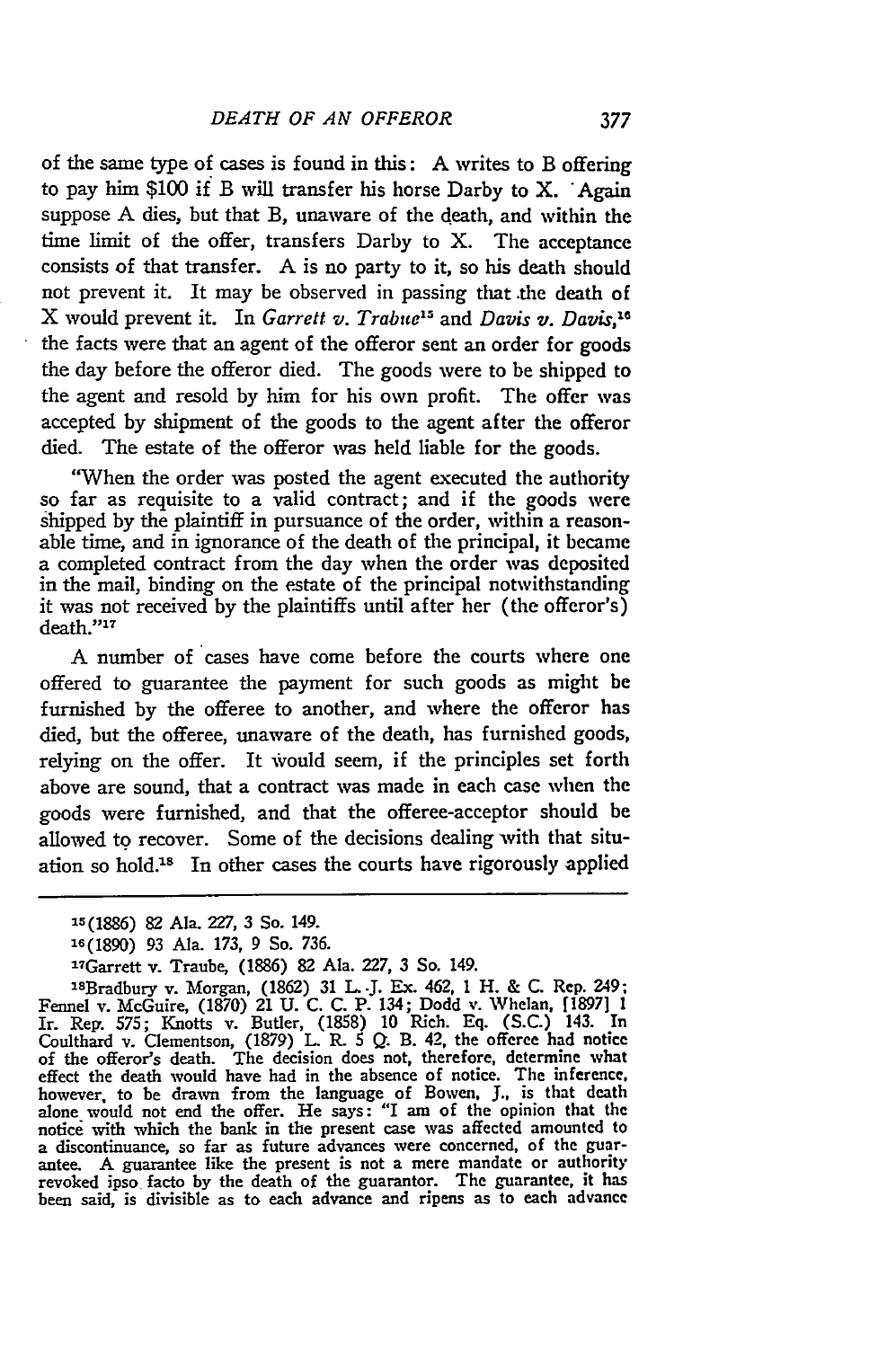the supposed rule that the death of an offeror revokes his offer, and denied recovery.<sup>19</sup>

The second group of cases may be illustrated by supposing that A offers (his obligation) to pay \$100 for (title to) B's horse Darby. B's attempted acceptance of such an offer will consist of his shipping Darby, or otherwise symbolizing his will to transfer the title to A. But there is—if A has died—no transferee. The situation here is like that in the well-known case of *Cundy v.* Lindsay.<sup>20</sup> In that case the seller of handkerchiefs was induced by a fraudulent person to ship goods, with the purpose to pass title, to the firm of Blenkiron & Sons. The fraudulent person acquired possession, but as he was not the intended transferee the title did not pass to him. Blenkiron & Sons had no knowledge of the transaction and title did not pass to them. The attempt to pass title failed for lack of a transferee. It was held that the shipper, therefore, still owned the goods. The facts in the case of *In re Reed*<sup>21</sup> were similar, except that it does not appear that the shipper's mistake was induced by fraud. The result was the same, viz, the transfer failed for lack of a transferee. Those cases appear to be in point in the present discussion. The contemplated transferee is lacking as surely when he has died as when he is ignorant of, and claims no connection with, the transaction. An offer which calls for a transfer to the offeror cannot be accepted after the offeror has died.<sup>22</sup>

into an irrevocable promise or guaranty only when the advance is made *...* the guarantee could be legally determined at any time *after* the guarantor's death **by** a proper *notice* to that effect."

**21(1875)** L. R. **3 Ch.** Div. 123.

The facts in Hardman v. Booth, (1863) 1 Hurlst. & C. **803,** were that the plaintiff who was the owner of goods attempted to pass title to Gandell & Co. The possession of the goods was turned over to Gandell and Todd, who pledged the goods to the defendant. It was held that no property passed from the plaintiff and defendant was liable in trover. The cour emphasized that "there was no contract." Channel, B. said further, "There is no doubt they were originally the plaintiffs' goods, and they must still be theirs unless there has been a contract of sale to divest the property. It is not suggested that there was a sale to Gandell & Co., and I do not think there was a sale to Gandell and Todd, or either of them, so as to render a there was a sale to Gandell and Todd, or either of them, so as to render a repudiation of the contract by the plaintiffs necessary, for it is evident that the plaintiffs believed that they were dealing with Gandell & Company and never meant to contract with Gandell and Todd."

<sup>22</sup>A contract, (not merely an offer) which calls for the transfer of a title to an obligee can, of course, be performed after the original obligee has died. The right he had passes to his heir or representative and the

<sup>1</sup> 9 Jordan v. Dobbins, **(1877)** 122 Mass. **168;** Hyland v. Habich. **(1889) 150** Mass. 112, 22 **N. E. 765;** Aitkin v. Lang, **(1899)** 21 **Ky.** L. Rep. 247, **51 S.** W. 154. **20(1878)** 3 A. C. 459.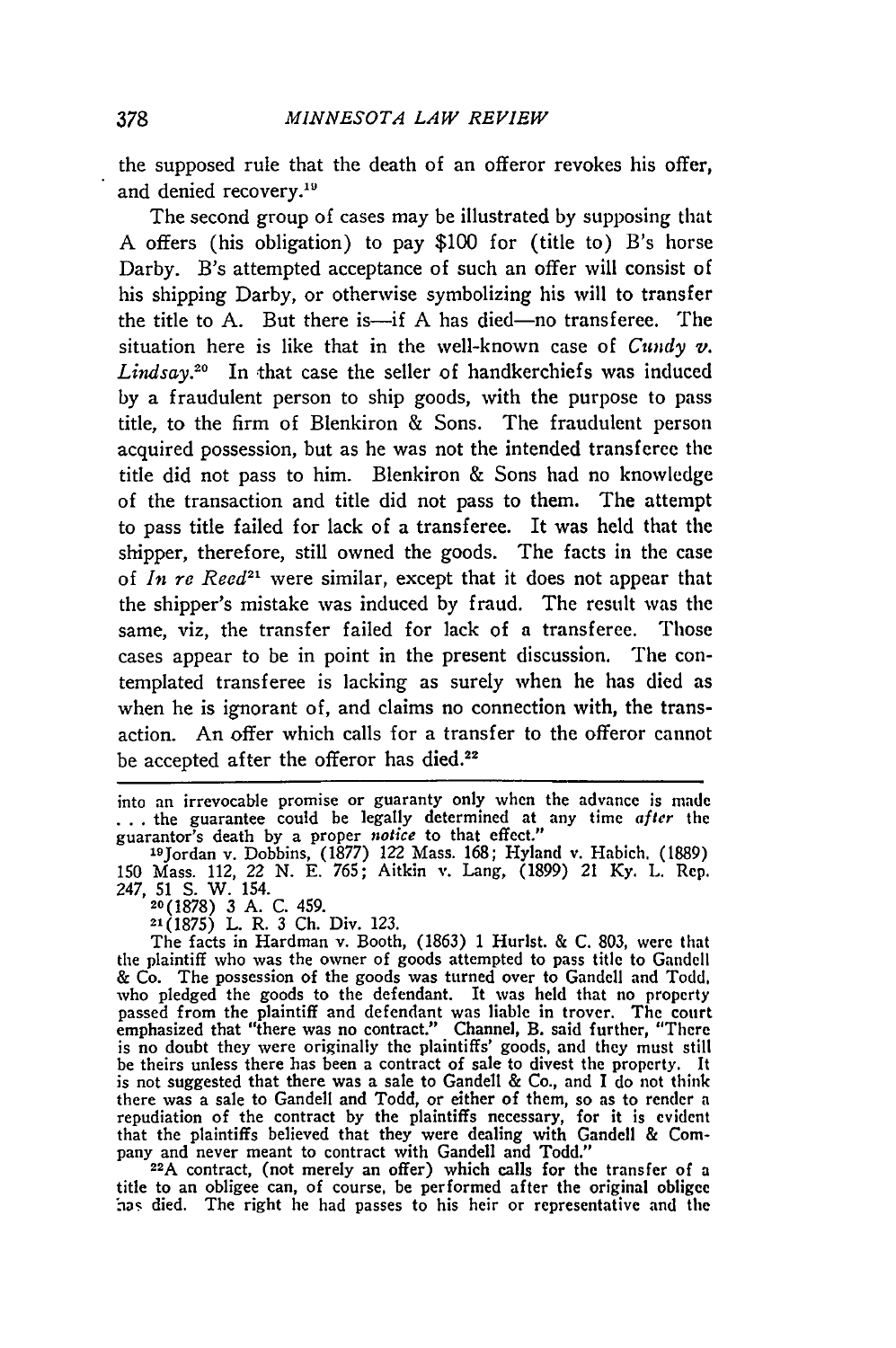The second group of cases above referred to includes also the cases where an offeree-acceptor attempts to assume a contract obligation in favor of the offeror. This attempt fails, if the offeror has died, for lack of the designated obligee. "It is a rule of law that if a person intends to contract with A, B cannot give himself any right under **it. ' <sup>23</sup>**Cases dealing with mistake, by the promisor, as to the identity of the promisee are in point. In *Boston Ice Co. v. Potter24* the defendant had promised to buy ice from the Citizens Ice Company. Plaintiffs afterwards bought out the Citizens Ice Company and delivered ice to the defendant, without notifying the defendant as to the change. The defendant was held to be not liable.

**"A** party has the right to select and determine with whom he will contract, and cannot have another person thrust upon him without his consent. He may contract with whom he pleases, the sufficiency of his reasons for doing so cannot be inquired into."25 This principle would spare one, who had attempted to assume an obligation to **A,** from having A's administrator thrust upon him as the original obligee. The mistake on the part of the transferor or promisor, as to the identity of the transferee or promisee, has in some cases been induced **by** fraud. The rule applies, however. where the mistake arises without any fraudulent conduct.<sup>26</sup>

If the obligee dies *after* a contract has been made, the obligor must, of course, recognize his executor or administrator as a substituted obligee. In this situation the obligee, intended **by** the obligor, existed when the obligation was created; and so the case is entirely different from one where the contemplated obligee dies *before* a contract is made. This substitution is permitted in order to preserve-not to create-an obligation. There is a growing tendency also to permit assignments of contract claims.<sup>27</sup> This effects the substitution of another obligee for the original one. Courts balked for more than a century before upholding assign-

performance consists in transferring the title to such heirs or representative. In this situation the transferee, contemplated at the time of the transfer, exists.<br>
<sup>23</sup>Boulton v. Jones, (1857) 2 H. & N. 564.<br>
<sup>24</sup>(1877) 123 Mass. 28, 25 Am. R. 9.<br>
<sup>25</sup>Wernwag v. Phil. W. & B. Ry. Co., (1887) 117 Pa. St. 46, 11 Atl.

868; Boston Ice Co. v. Potter, (1887) **123** Mass. **28,** 25 Am. Rep. 9: Langdon v. Hughes, (1903) **113** Ill. **App.** 203; Roof v. Morrison Plummer & Co.. (1890) 37 Ill. App. *37;* Re Reed, (1875) L R. **3** Ch. **D.** 123. <sup>28</sup> in re Reed, (1876) L. R. **3 Ch.** Div. 123; Roof v. Morrison, (1890)

**37** Ill. **App.** 37.

27Cook, Alienability of Choses in Action, 29 Harv. L. Rev. 816; **30** Harv. **L** Rev. 449.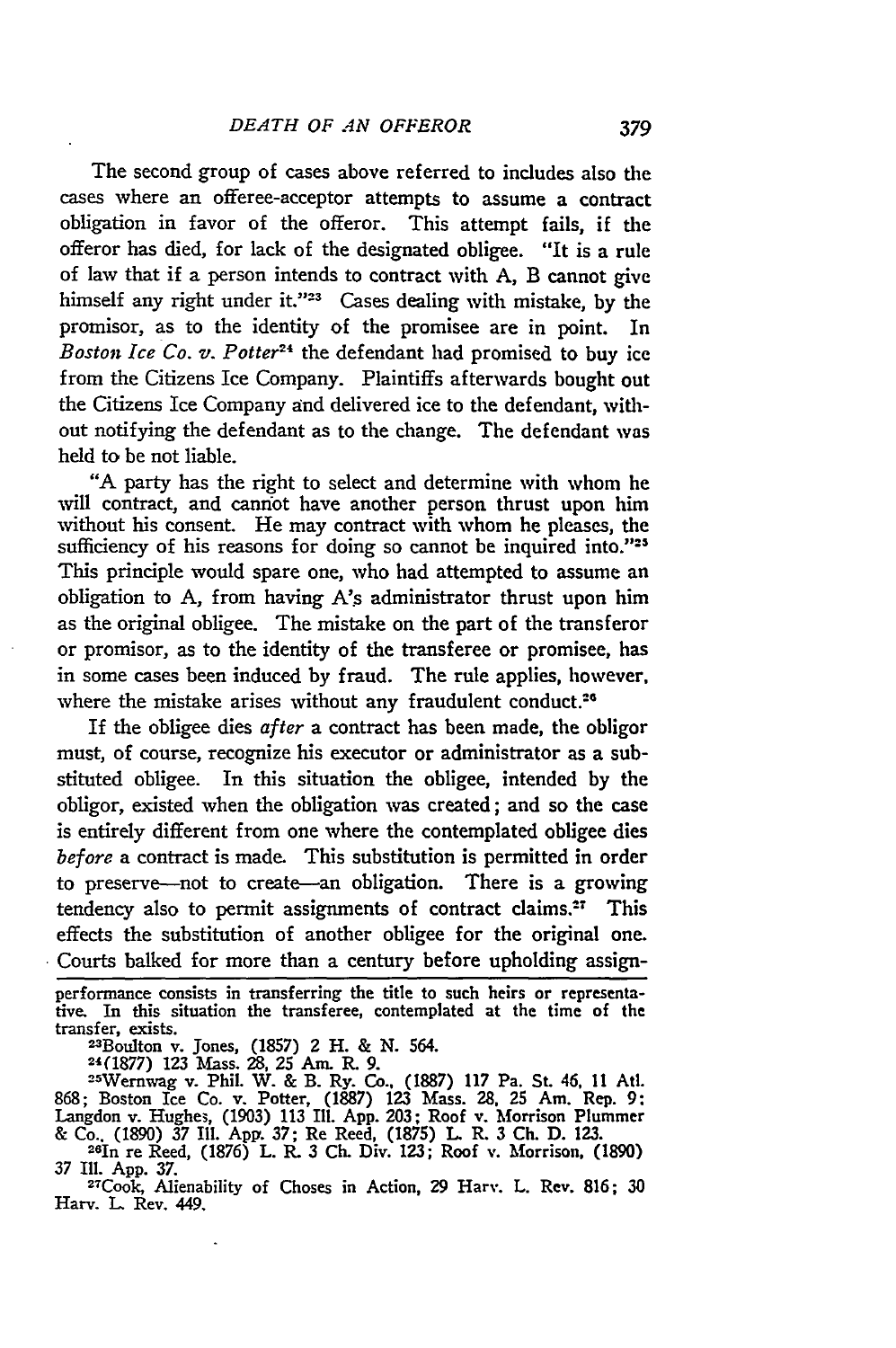ments. They were deemed unfair to the obligor.<sup>28</sup> It must be emphasized that assignments, although now permitted, have nothing to do with the *creation* of contract obligations. It is still fundamental that an obligor may choose his original obligee.<sup>29</sup>

The chief obstacle in the way of predicating a contract in the second group of cases above is that a would-be acceptor does not *give* the transfer or *shoulder* the obligation he intended to. The transferee or obligee he contemplated, in attempting an aceeptance, did not exist. This seems to be an end of the question in such cases; a contract has not been made. The acceptance called for in an offer may, on the other hand, be a performance which does not involve the existence of the offeror and his death may leave the acceptance possible to an offeree unaware of the death.

Another hindrance to the making of valid contracts, in deadofferor situations, appears when we consider what the acceptor or would-be acceptor *gets.* The offeror generally proposes to shoulder a duty in exchange for the acceptance; and the acceptor assumes as a condition of his acceptance that he is acquiring the right correlative to that duty. This condition assumed by the acceptor does not exist when the offeror has died; he does not get a right against the offeror. The predication of a contract in this situation gives the acceptor a right against the administrator or executor. The acceptor thus gets something different from that which he bargained for and would seem entitled to a privilege to rescind. The suggested privilege of rescinding is, perhaps, merely academic; because, in most situations where the acceptance consisted in an accomplished performance, the acceptor would not want to rescind, and, in cases where his attempted acceptance failed for lack of a transferee or obligee, there is nothing to rescind.

It has been pointed out that acceptances of some kinds are possible without the existence of the offeror. The recognition of such acceptanices as effectual alters the relations of the offeror's estate by divesting it of a title or imposing upon it an obligation. Such changes in legal relations are as possible to the estate as they

**<sup>28&</sup>quot;A** contract was conceived of as a strictly personal obligation. It was as impossible for the obligee to substitute another in his place as it would<br>have been for him to change any other term of the obligation. This conhave been for him to change any other term of the obligation. This con- ception, rather than the doctrine of maintenance, is the source of **the** rule that a chose in action is not assignable." Ames. Lectures on Legal History 258.

See notes **23,** 24 and 25.